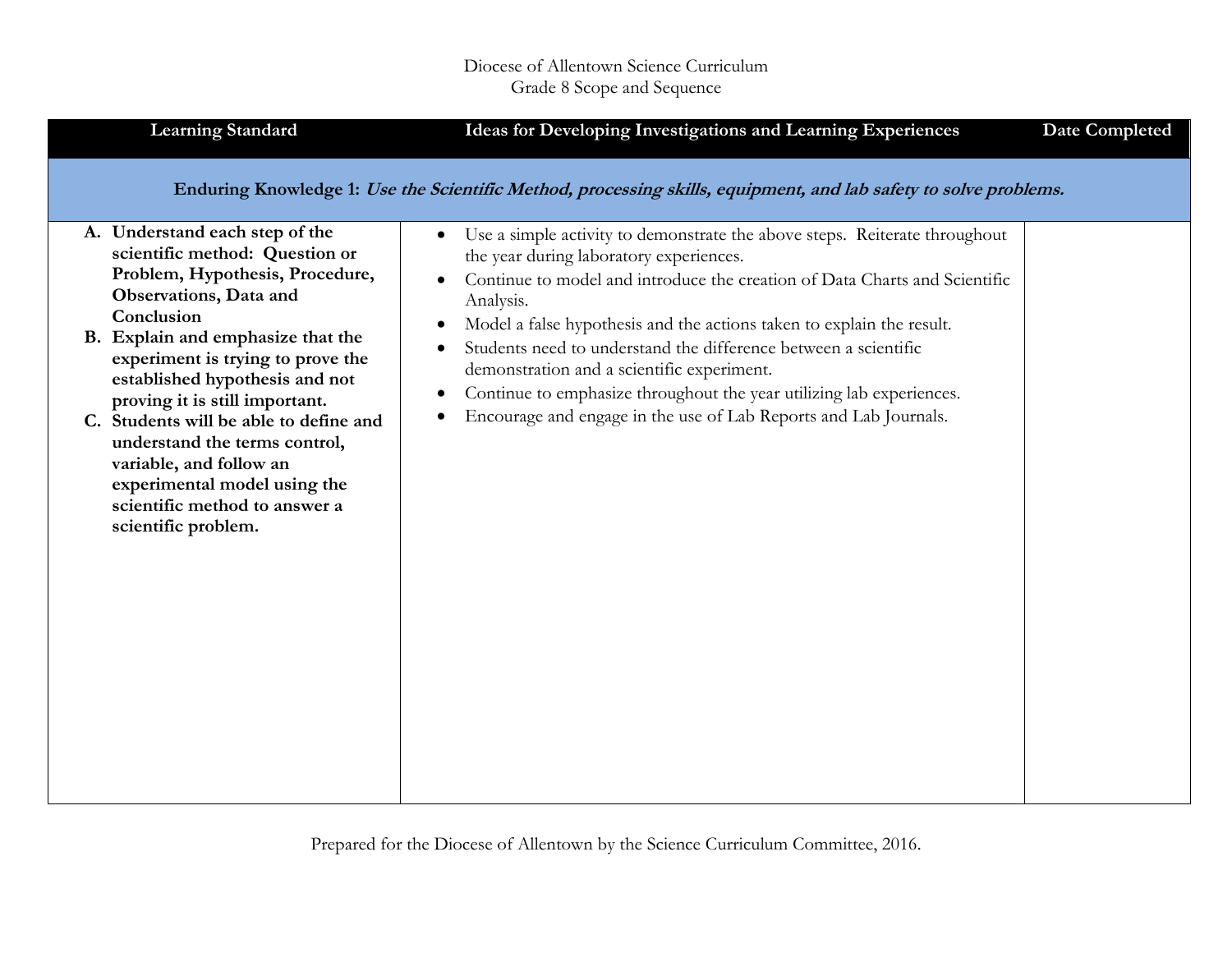| <b>Learning Standard</b>                                                                                                                                                                                                                                                                                                                                                                                                                                                                                                                                                                                                                                                                                                                                                                               | Ideas for Developing Investigations and Learning Experiences<br><b>Date Completed</b>                                                                                                                                                                                                                                                                                                                                                                                                                                                                                                                                                                                                                                                                                                                                                                                                                                                                                                                                                                                                             |  |
|--------------------------------------------------------------------------------------------------------------------------------------------------------------------------------------------------------------------------------------------------------------------------------------------------------------------------------------------------------------------------------------------------------------------------------------------------------------------------------------------------------------------------------------------------------------------------------------------------------------------------------------------------------------------------------------------------------------------------------------------------------------------------------------------------------|---------------------------------------------------------------------------------------------------------------------------------------------------------------------------------------------------------------------------------------------------------------------------------------------------------------------------------------------------------------------------------------------------------------------------------------------------------------------------------------------------------------------------------------------------------------------------------------------------------------------------------------------------------------------------------------------------------------------------------------------------------------------------------------------------------------------------------------------------------------------------------------------------------------------------------------------------------------------------------------------------------------------------------------------------------------------------------------------------|--|
|                                                                                                                                                                                                                                                                                                                                                                                                                                                                                                                                                                                                                                                                                                                                                                                                        | Enduring Knowledge 2: Everything is matter except energy. Elements consist of atoms with specific nuclear properties.                                                                                                                                                                                                                                                                                                                                                                                                                                                                                                                                                                                                                                                                                                                                                                                                                                                                                                                                                                             |  |
| A. Know that matter makes up<br>everything; has mass, volume,<br>and density.<br>B. Realize that properties of<br>matter can be observed<br>and measured using<br>scientific tools.<br>C. Understand basic physical and<br>chemical properties of a variety of<br>substances. Use tools to record<br>properties.<br>D. All forms of matter are composed<br>of one or more of the elements.<br>E. Each element has a distinct<br>atomic structure.<br>F. Electrons, protons, and neutrons<br>are parts of the atom and have<br>measurable properties including<br>mass and, in the case of protons<br>and electrons, charge. A kind of<br>force that is only evident at nuclear<br>distances holds the particles of the<br>nucleus together against the<br>electrical repulsion between the<br>protons. | Play a mystery box game where students have to describe and<br>$\bullet$<br>predict the identity of an object.<br>Introduce scientific tools used for measuring matter, include balance,<br>$\bullet$<br>scale, graduated cylinder, meter stick, thermometer, and pH indicators.<br>Introduce the variety of physical and chemical properties of<br>$\bullet$<br>elements and the common materials in which they can be found.<br>For example, metals are a class of elements that exhibit physical properties<br>such as conductivity, and chemical properties such as producing salts when<br>combined with nonmetals.<br>Have students review atomic mass and weight; make Bohr and<br>$\bullet$<br>Lewis Dot diagrams of particular elements.<br>Build models of individual atoms and element types. Group<br>$\bullet$<br>elements by common properties.<br>"Periodic Table Song" on You Tube (new one) ASAP Science<br>$\bullet$<br>Have students write the electron configuration out for a variety of<br>elements.<br>Build a periodic table using a sampling of electron configurations. |  |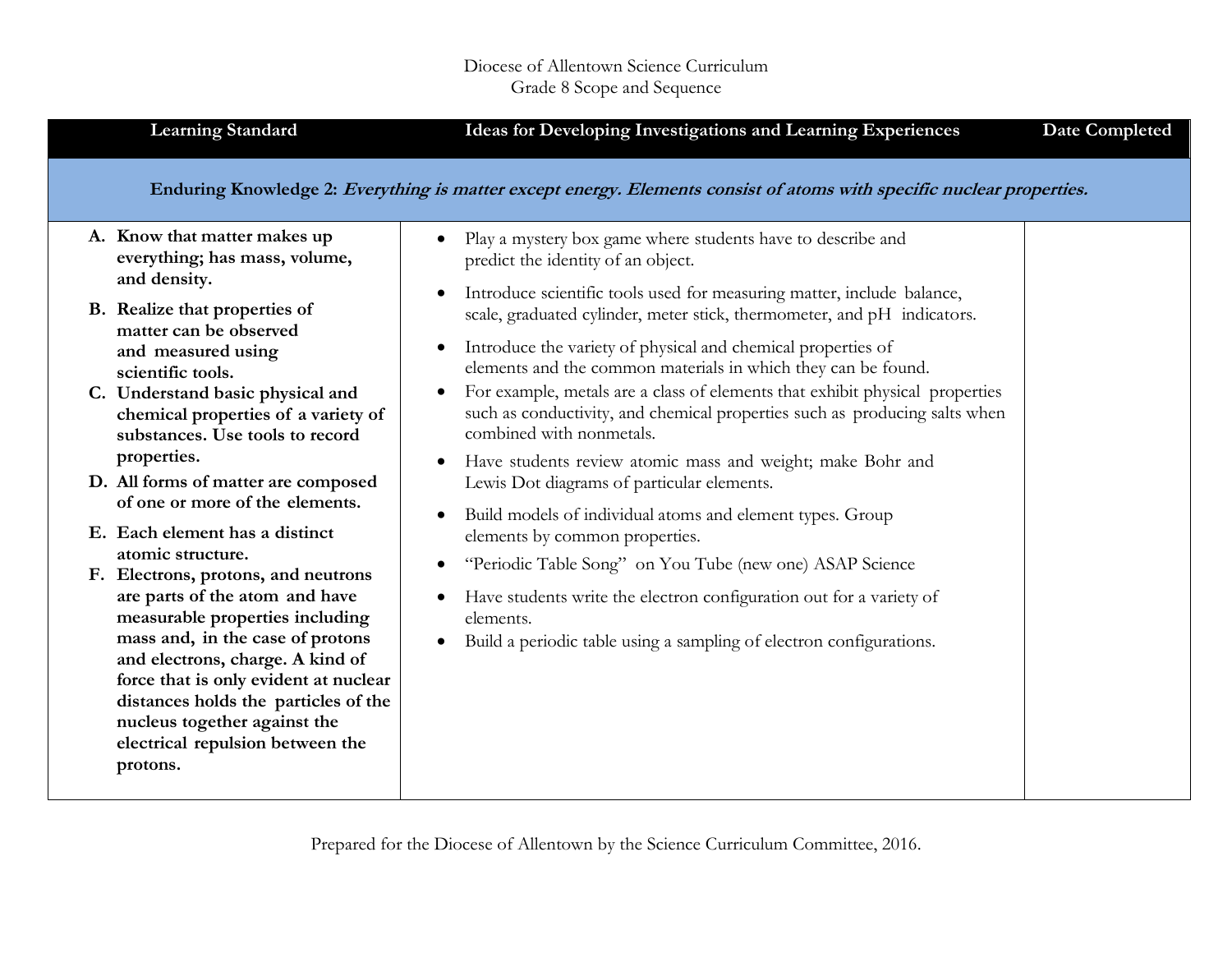|            | <b>Learning Standard</b>                                                                                                                      | <b>Ideas for Developing Investigations and Learning Experiences</b>                                                                                                                                                                                                                             | <b>Date Completed</b> |
|------------|-----------------------------------------------------------------------------------------------------------------------------------------------|-------------------------------------------------------------------------------------------------------------------------------------------------------------------------------------------------------------------------------------------------------------------------------------------------|-----------------------|
|            |                                                                                                                                               | Enduring Knowledge 3: Atoms contain valence electrons that are involved in forming bonds with other atoms.                                                                                                                                                                                      |                       |
|            | A. Understand that an atom's<br>properties or valence electrons<br>will determine what kind of<br>chemical bond it forms.                     | Combine different combinations of elements and discuss chemical<br>$\bullet$<br>reaction changes and type of bond formed. Incorporate both binary<br>and polyatomic molecules.<br>Provide hands-on activities that allow for safe chemical reactions.                                           |                       |
|            | B. Differentiate between ionic,<br>hydrogen, polar covalent, and<br>non-polar covalent bonding.                                               | Have student groups predict, observe, and name molecules or<br>compounds formed.                                                                                                                                                                                                                |                       |
| elements.  | C. Compounds are formed by<br>combining two or more<br>different elements and have<br>properties that are different<br>from their constituent | Have students practice balancing chemical equations while<br>$\bullet$<br>emphasizing conservation of mass.<br>Demonstrate the four basic chemical reaction types and give<br>$\bullet$<br>examples of each.<br>Explore the families of the Periodic Table and apply to technology<br>$\bullet$ |                       |
|            | D. Compare/contrast physical<br>and chemical changes in<br>terms of products.                                                                 | and engineering problems and solutions.<br>Patterns on the Periodic Table; Alien Periodic Table Activity.<br>$\bullet$<br>Perform flame tests.                                                                                                                                                  |                       |
| formulas.  | E. Have basic understanding<br>of naming products of<br>chemical reactions and<br>writing balanced chemical                                   | Perform the flame test. Students are given unknown metal samples and use<br>$\bullet$<br>flame test to identify.                                                                                                                                                                                |                       |
| reactions. | F. Recognize the four basic<br>chemical reaction types:<br>synthesis, decomposition,<br>exchange, and reversible                              |                                                                                                                                                                                                                                                                                                 |                       |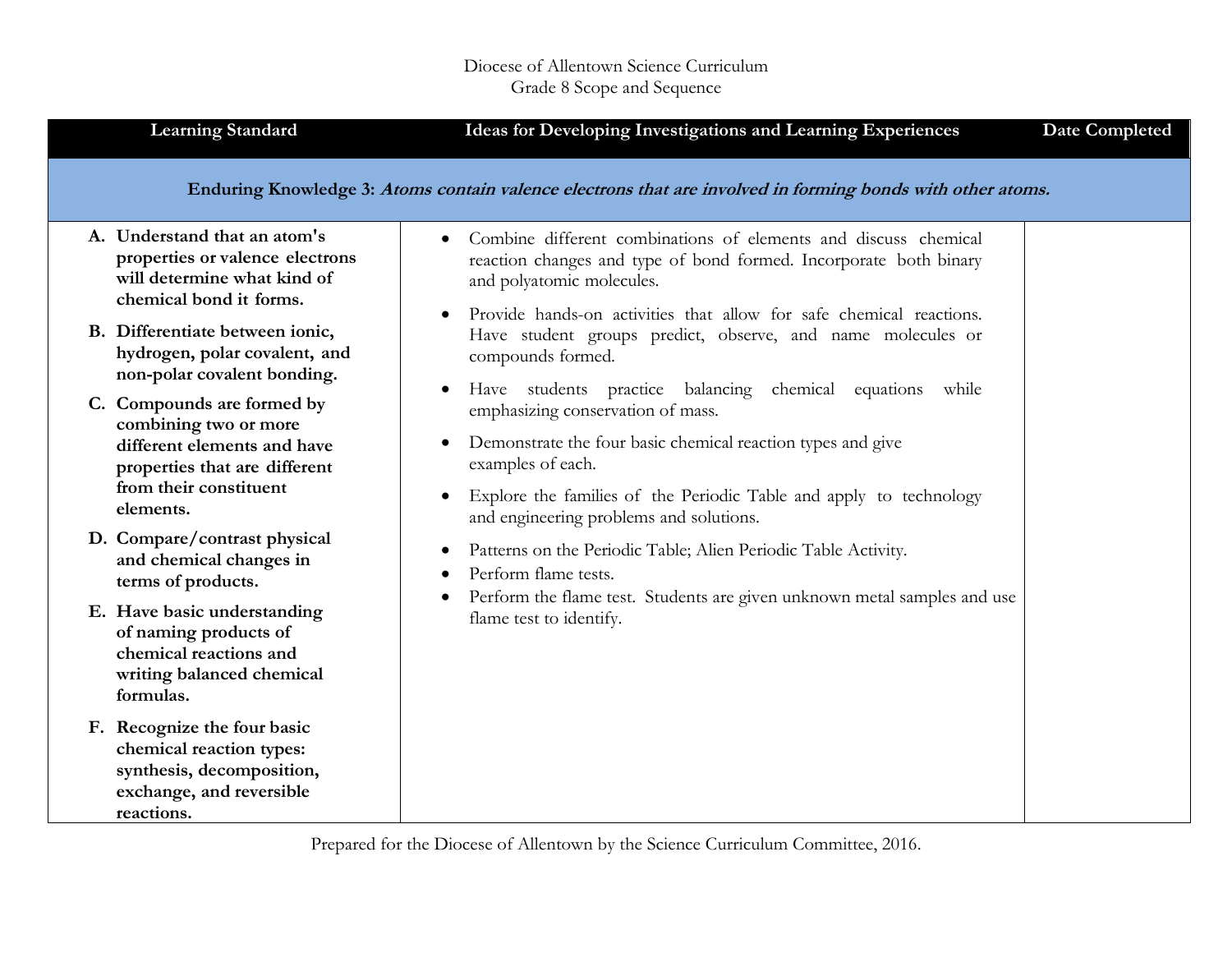| G. Understand patterns or families of<br>the Periodic Table and how |  |
|---------------------------------------------------------------------|--|
|                                                                     |  |
| chemical reactions may be                                           |  |
| predicted.                                                          |  |
|                                                                     |  |
|                                                                     |  |
|                                                                     |  |
|                                                                     |  |
|                                                                     |  |
|                                                                     |  |
|                                                                     |  |
|                                                                     |  |
|                                                                     |  |
|                                                                     |  |
|                                                                     |  |
|                                                                     |  |
|                                                                     |  |
|                                                                     |  |
|                                                                     |  |
|                                                                     |  |
|                                                                     |  |
|                                                                     |  |
|                                                                     |  |
|                                                                     |  |
|                                                                     |  |
|                                                                     |  |
|                                                                     |  |
|                                                                     |  |
|                                                                     |  |
|                                                                     |  |
|                                                                     |  |
|                                                                     |  |
|                                                                     |  |
|                                                                     |  |
|                                                                     |  |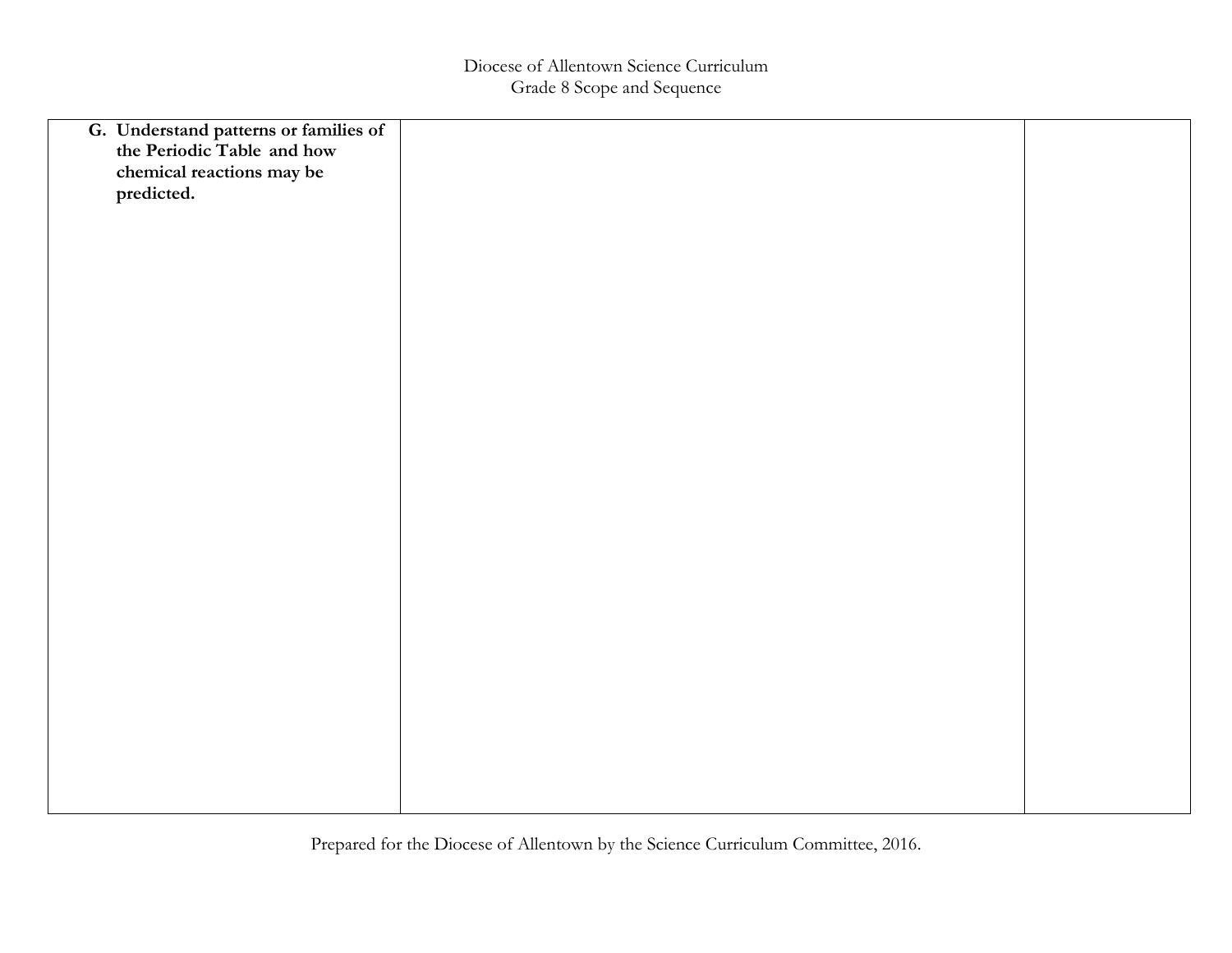| <b>Learning Standard</b>                                                                                                                                                                                                                                                                                                                                                                                                                                                                                                                                                                                                        | Ideas for Developing Investigations and Learning Experiences                                                                                                                                                                                                                                                                                                                                                                                                                                                                                                                                                                                                                                                                                                                                                                                                                                                                                                                                         | Date Completed |
|---------------------------------------------------------------------------------------------------------------------------------------------------------------------------------------------------------------------------------------------------------------------------------------------------------------------------------------------------------------------------------------------------------------------------------------------------------------------------------------------------------------------------------------------------------------------------------------------------------------------------------|------------------------------------------------------------------------------------------------------------------------------------------------------------------------------------------------------------------------------------------------------------------------------------------------------------------------------------------------------------------------------------------------------------------------------------------------------------------------------------------------------------------------------------------------------------------------------------------------------------------------------------------------------------------------------------------------------------------------------------------------------------------------------------------------------------------------------------------------------------------------------------------------------------------------------------------------------------------------------------------------------|----------------|
|                                                                                                                                                                                                                                                                                                                                                                                                                                                                                                                                                                                                                                 | Enduring Knowledge 4: Matter can be combined and separated.                                                                                                                                                                                                                                                                                                                                                                                                                                                                                                                                                                                                                                                                                                                                                                                                                                                                                                                                          |                |
| A. Define mixtures that<br>are homogenous<br>and heterogeneous.<br>B. Understand how to calculate<br>percent composition of<br>combinations; know how to<br>calculate volume, mass and<br>percentages of each in a mixture.<br>C. Understand solutions (colloids<br>and suspensions) as well as<br>solutes and solvents.<br>D. Discuss making and adding acids<br>and bases together.<br>E. Understand electrolytes and<br>electrochemical cells.<br>F. Compare several separation<br>methods; filtration,<br>chromatography, evaporation,<br>distillation, use of magnets, or<br>centrifugation for separating of<br>mixtures. | Make mixtures. Calculate composition of components and their<br>٠<br>percentages.<br>When combining a solute and solvent to prepare a solution, exceeding a<br>particular concentration of solute will lead to precipitation of the solution.<br>Practice by making solutions (solvent and solute) and how to<br>determine the concentration of a solution.<br>Investigate solutions, colloids and suspensions with hands-on<br>opportunities.<br>Explore ways to separate solutions students made.<br>٠<br>Give examples of mixtures that are combinations of solid, liquid, or gas<br>with a solid, liquid or gas.<br>Identify and label the parts of an electrolytic cell (cathode, anode) and<br>direction of electron flow, given the reaction equation.<br>An electrochemical cell can be either voltaic or electrolytic. In an<br>٠<br>electrochemical cell, oxidation occurs at the anode and reduction at the<br>cathode.<br>Make slime as an example of a suspension mixture.<br>$\bullet$ |                |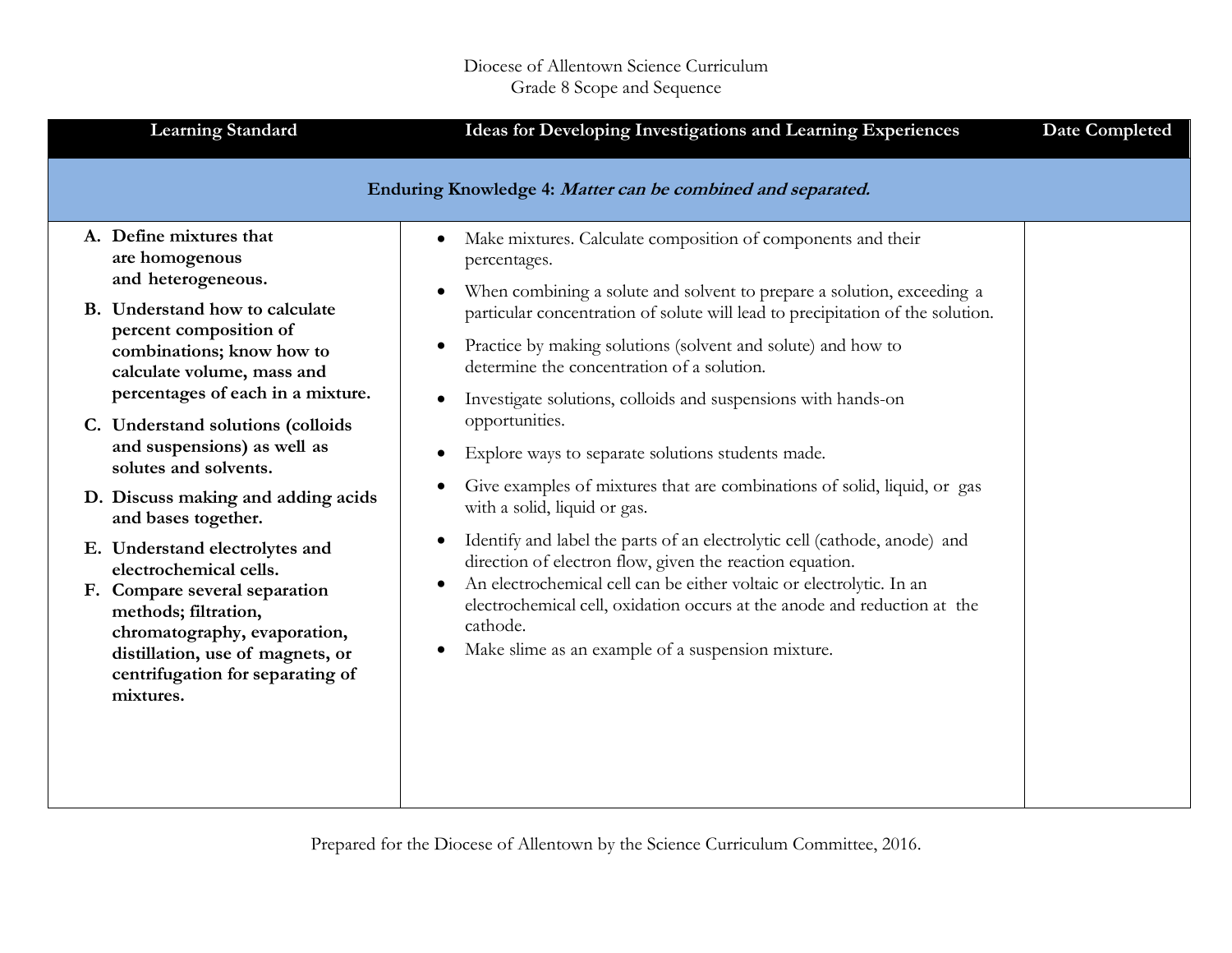| <b>Learning Standard</b>                                                                                                                                                                                                                 | <b>Ideas for Developing Investigations and Learning Experiences</b>                                                                                                                                                                                                                                                                                                                              | <b>Date Completed</b> |
|------------------------------------------------------------------------------------------------------------------------------------------------------------------------------------------------------------------------------------------|--------------------------------------------------------------------------------------------------------------------------------------------------------------------------------------------------------------------------------------------------------------------------------------------------------------------------------------------------------------------------------------------------|-----------------------|
|                                                                                                                                                                                                                                          | Enduring Knowledge 5: States of matter are based on kinetic theory.                                                                                                                                                                                                                                                                                                                              |                       |
| A. Understand that matter can be<br>observed in different states:<br>solid, liquid, gas, and plasma<br>and the state depends on the<br>motion of the particles that<br>make matter up.                                                   | Demonstrate different states and the vibrations of their molecules<br>$\bullet$<br>reiterating that repeating units of molecules make up matter.<br>Explore changes when substances are heated or cooled: freezing point,<br>$\bullet$<br>vaporization, sublimation and the proper temperature scales to use.<br>Calculate the heat involved in a phase or temperature change for a<br>$\bullet$ |                       |
| B. Be familiar with testing<br>properties of chemicals<br>including heat of vaporization<br>and heat of fusion with the<br>proper instruments and<br>procedures.                                                                         | given sample of matter.<br>Have students interpret line graphs for a variety of elements and their<br>phase changes. Introduce and practice converting temperature scales.<br>Burn a peanut and record the heat energy generated.<br>$\bullet$<br>Research space and ocean disasters that were caused by the use of the<br>wrong material during a temperature change.                           |                       |
| C. Distinguish between heat<br>energy and temperature in<br>terms of molecular motion and<br>amount of matter.                                                                                                                           |                                                                                                                                                                                                                                                                                                                                                                                                  |                       |
| D. Understand that the kinetic<br>molecular theory can be used<br>to explain the relationship<br>between pressure and volume,<br>volume and temperature,<br>pressure and temperature, and<br>the number of particles in a gas<br>sample. |                                                                                                                                                                                                                                                                                                                                                                                                  |                       |
| E. Know and solve for Boyle's Law.                                                                                                                                                                                                       |                                                                                                                                                                                                                                                                                                                                                                                                  |                       |
| F. Know and solve for Charles' Law.<br>G. A substance for technology and                                                                                                                                                                 |                                                                                                                                                                                                                                                                                                                                                                                                  |                       |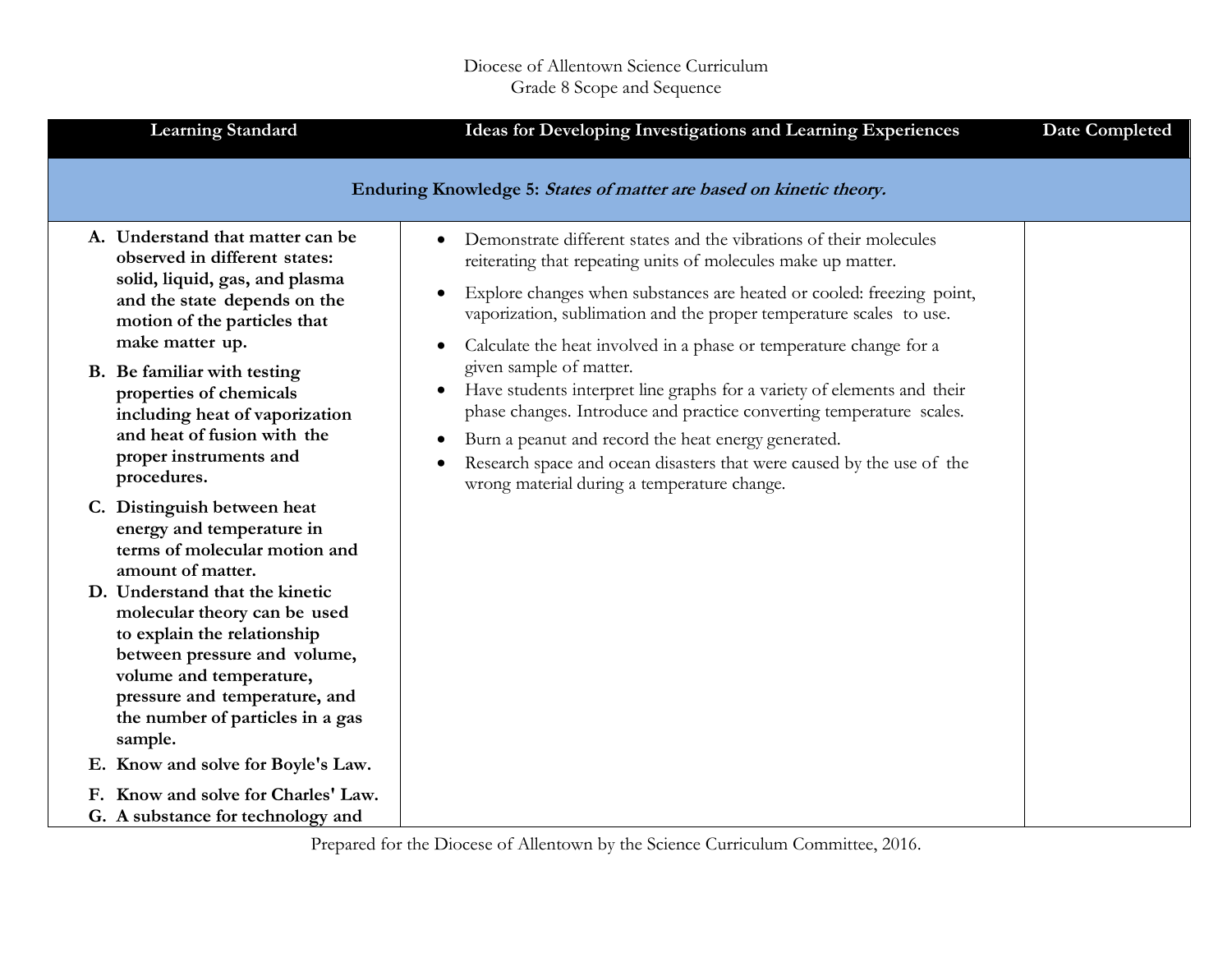| engineering problems and<br>solutions may depend on how it<br>physically changes under<br>changing temperatures. |  |
|------------------------------------------------------------------------------------------------------------------|--|
|                                                                                                                  |  |
|                                                                                                                  |  |
|                                                                                                                  |  |
|                                                                                                                  |  |
|                                                                                                                  |  |
|                                                                                                                  |  |
|                                                                                                                  |  |
|                                                                                                                  |  |
|                                                                                                                  |  |
|                                                                                                                  |  |
|                                                                                                                  |  |
|                                                                                                                  |  |
|                                                                                                                  |  |
|                                                                                                                  |  |
|                                                                                                                  |  |
|                                                                                                                  |  |
|                                                                                                                  |  |
|                                                                                                                  |  |
|                                                                                                                  |  |
|                                                                                                                  |  |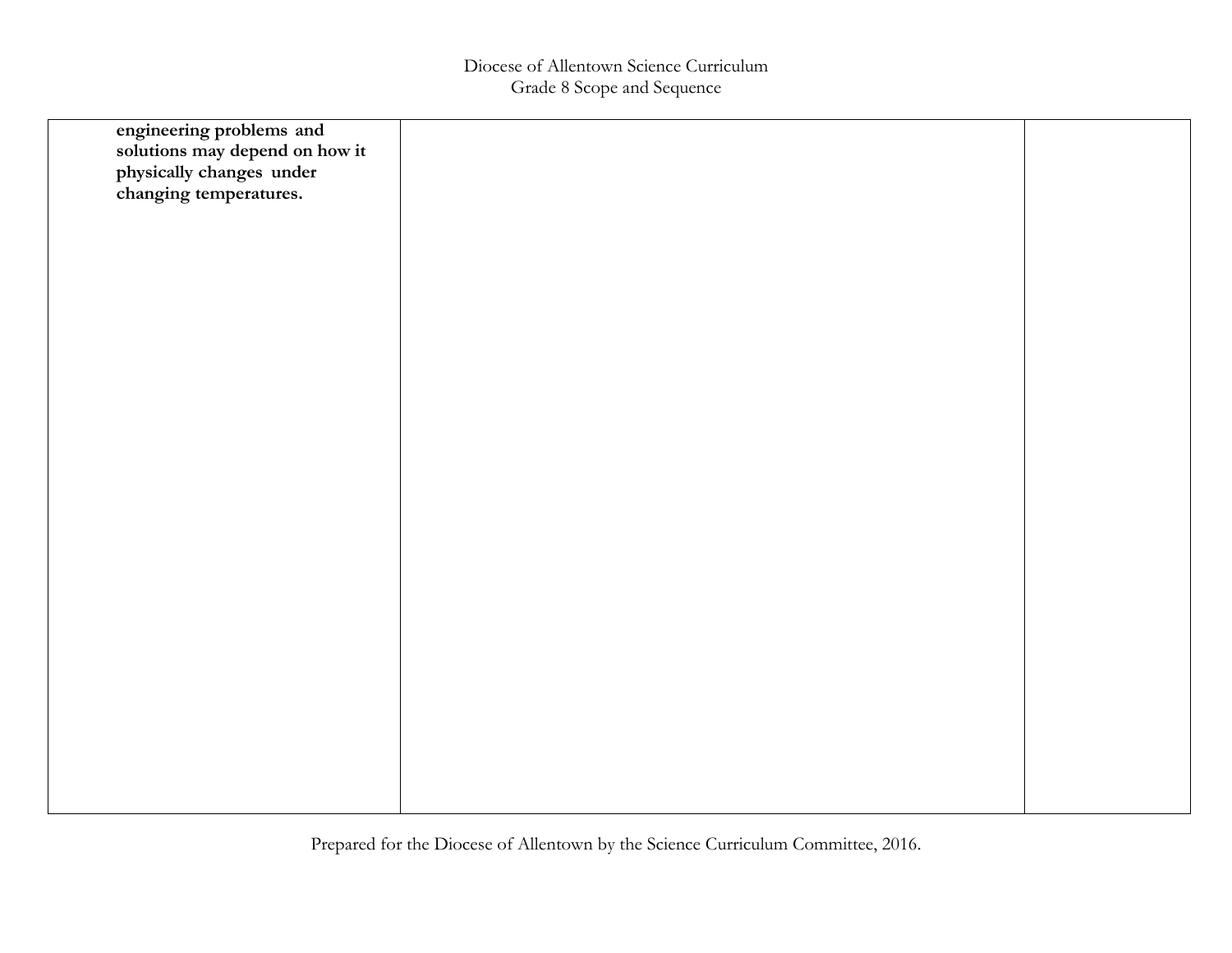| <b>Learning Standard</b>                                                                                                                                                                                                                                                                                                                                                                                                                                              | Ideas for Developing Investigations and Learning Experiences                                                                                                                                                                                                                                                                                                                               | <b>Date Completed</b> |
|-----------------------------------------------------------------------------------------------------------------------------------------------------------------------------------------------------------------------------------------------------------------------------------------------------------------------------------------------------------------------------------------------------------------------------------------------------------------------|--------------------------------------------------------------------------------------------------------------------------------------------------------------------------------------------------------------------------------------------------------------------------------------------------------------------------------------------------------------------------------------------|-----------------------|
|                                                                                                                                                                                                                                                                                                                                                                                                                                                                       | Enduring Knowledge 6: Factors affect chemical reactions.                                                                                                                                                                                                                                                                                                                                   |                       |
| A. Understand that at<br>equilibrium, the rate of the<br>forward reaction equals<br>the rate of the reverse<br>reaction; measurable<br>quantities of reactants and<br>products remain constant<br>at equilibrium.<br>B. Recognize that chemical<br>reactions require different<br>amounts of activation energy;<br>define a catalyst.<br>C. The driving forces of chemical<br>reactions are energy and<br>entropy. Chemical reactions<br>either release energy to the | Use chemical formulas and graphs to demonstrate concepts.<br>$\bullet$<br>Demonstrate how the reaction rate of a chemical reaction changes<br>$\bullet$<br>when using a catalyst or enzyme. Explore examples of different<br>catalysts.<br>Perform exothermic and endothermic reactions in the laboratory and have<br>$\bullet$<br>students predict, observe, record and make conclusions. |                       |
| environment (exothermic) or<br>absorb energy from the<br>environment (endothermic).<br>D. Understand that the rate of a<br>chemical reaction depends on<br>several factors: temperature,<br>concentration, nature of reactants,<br>surface area, and the presence of a<br>catalyst.                                                                                                                                                                                   |                                                                                                                                                                                                                                                                                                                                                                                            |                       |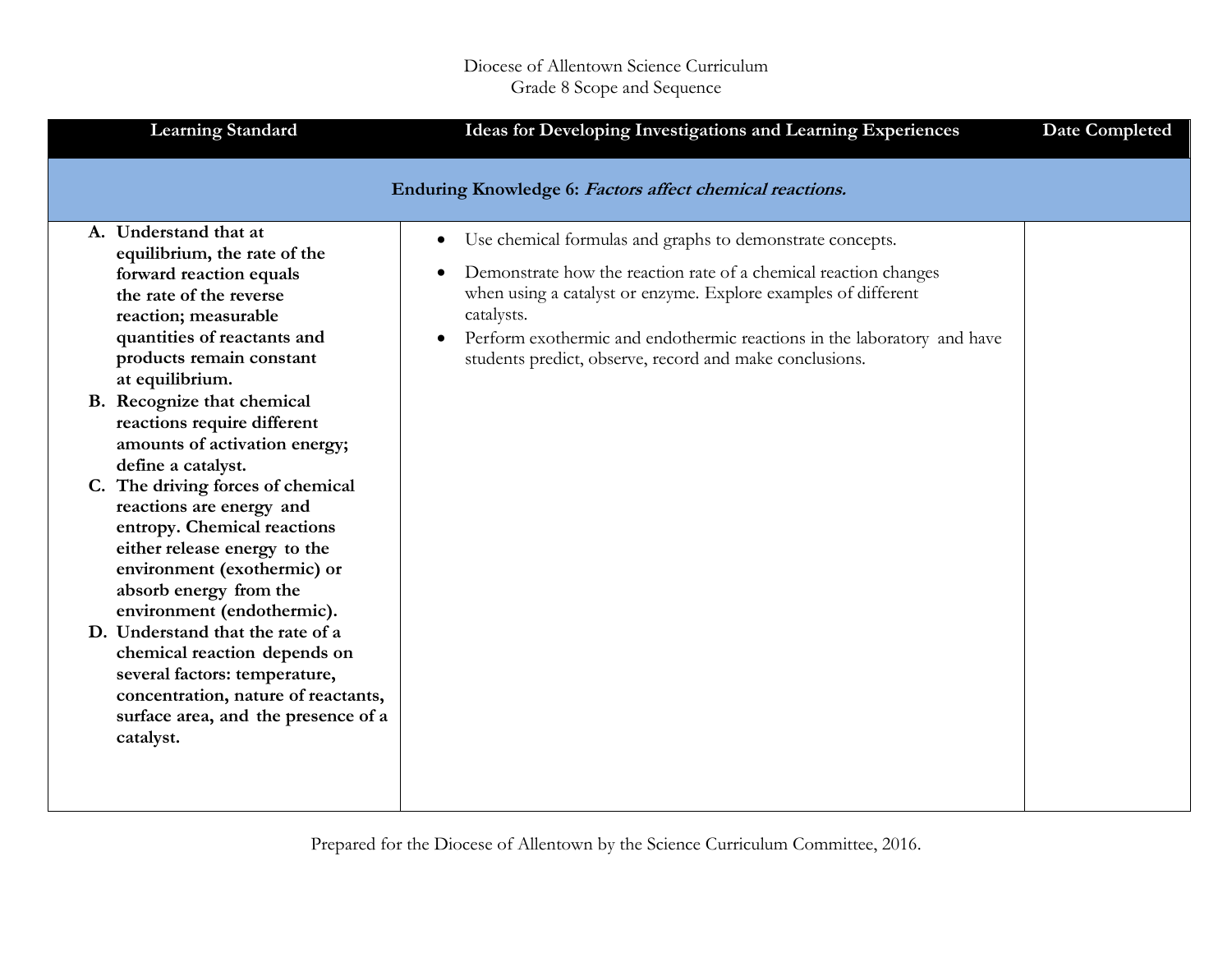| <b>Learning Standard</b>                                                                                                                                                                                                                                                                                        | Ideas for Developing Investigations and Learning Experiences                                                                                                                                                                                                                                                                                                                                                                                                                                   | <b>Date Completed</b> |
|-----------------------------------------------------------------------------------------------------------------------------------------------------------------------------------------------------------------------------------------------------------------------------------------------------------------|------------------------------------------------------------------------------------------------------------------------------------------------------------------------------------------------------------------------------------------------------------------------------------------------------------------------------------------------------------------------------------------------------------------------------------------------------------------------------------------------|-----------------------|
| A. Define isotope. Know that a<br>radioactive isotope has a specific<br>mode and specific rate or half-life<br>of decay.<br>B. Recognize a transmutation<br>which can be naturally occurring<br>or induced by the bombardment<br>of high-energy particles.                                                      | Enduring Knowledge 7: Nuclear Reactions can generate energy.<br>Calculate the initial amount, the fraction remaining, or the half-life of a<br>$\bullet$<br>radioactive isotope given two of the three variables.<br>Have students complete nuclear equations; predict missing particles from<br>$\bullet$<br>nuclear equations.<br>Have students research common radioactive isotopes and their uses in<br>medicine.<br>Have students cite sources using author name, date, title and, source |                       |
| C. Compare and contrast fission<br>and fusion reactions which<br>convert very small amounts<br>of matter into energy.<br>D. Explain the benefits and risks of<br>radioactivity.<br>E. Identify specific uses of some<br>common radioisotopes, dating<br>geological formations, and Co-60 in<br>treating cancer. | address.<br>Have students calculate the amount of radiation they are exposed to each<br>$\bullet$<br>year.                                                                                                                                                                                                                                                                                                                                                                                     |                       |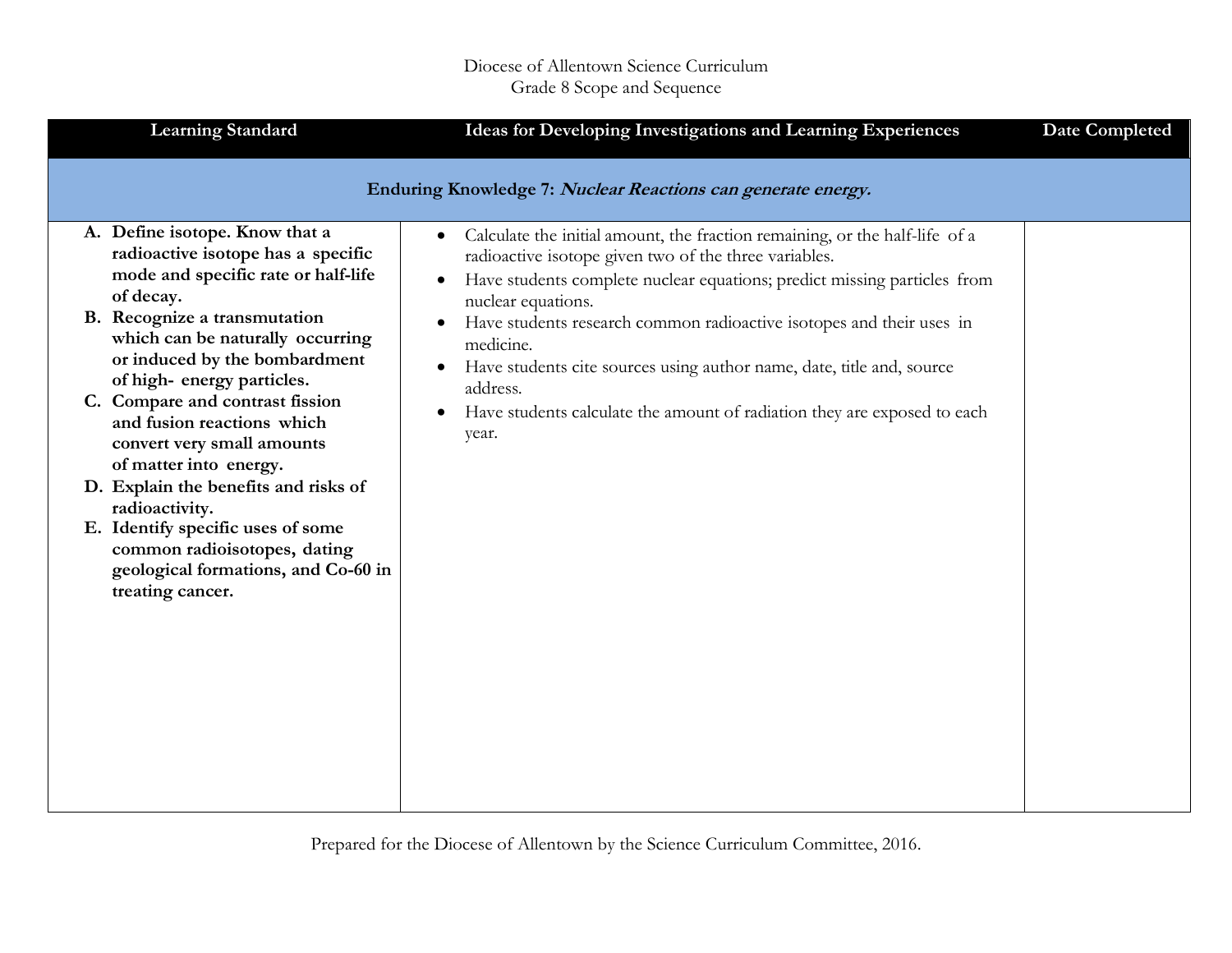| <b>Learning Standard</b>                                                                                                                                                 | Ideas for Developing Investigations and Learning Experiences                                                                                                                                                                                            | <b>Date Completed</b> |
|--------------------------------------------------------------------------------------------------------------------------------------------------------------------------|---------------------------------------------------------------------------------------------------------------------------------------------------------------------------------------------------------------------------------------------------------|-----------------------|
|                                                                                                                                                                          | Enduring Knowledge 8: Chemical imbalances are generated in Earth's environment.                                                                                                                                                                         |                       |
| A. Human impact on our<br>environment can lead to<br>chemical imbalances on our<br>planet.<br>B. Be familiar with Air Pollution.<br>C. Be familiar with Water Pollution. | Explore the benefits of harnessing energy for technology as well as the<br>$\bullet$<br>cost.<br>Complete charts showing examples of how chemical imbalances lead to<br>$\bullet$<br>specific types of pollution, such as Acid Rain and Global Warming. |                       |
|                                                                                                                                                                          |                                                                                                                                                                                                                                                         |                       |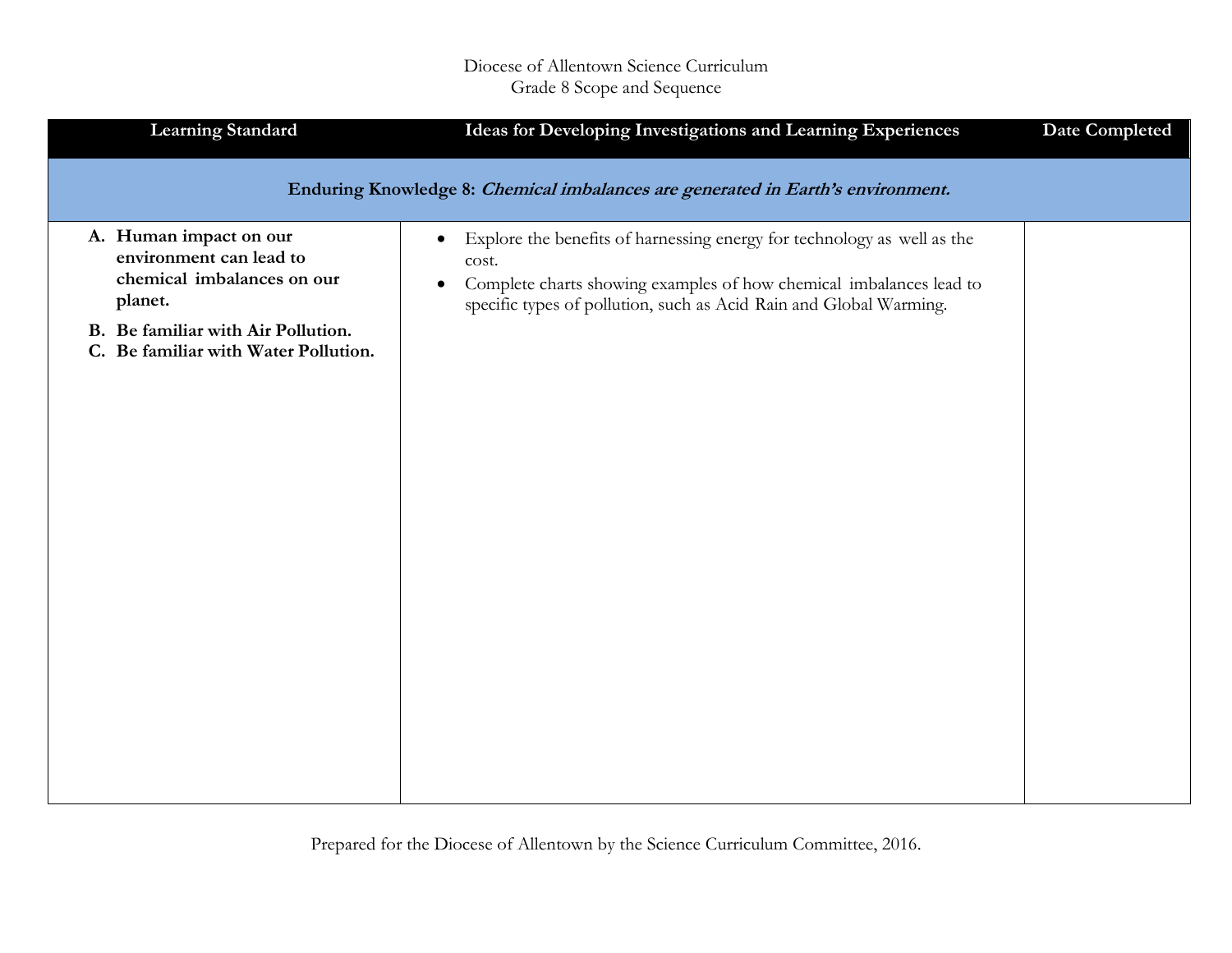| <b>Learning Standard</b>                                                                                                                                                                          | Ideas for Developing Investigations and Learning Experiences                                                                     | <b>Date Completed</b> |
|---------------------------------------------------------------------------------------------------------------------------------------------------------------------------------------------------|----------------------------------------------------------------------------------------------------------------------------------|-----------------------|
|                                                                                                                                                                                                   | Enduring Knowledge 9: Earth is mainly covered in oceans which affect the lithosphere.                                            |                       |
| A. Ocean water chemistry<br>B. Motion of the Ocean - Tides<br>C. The oceans contain living<br>and non-living resources<br>upon which humans depend.<br>D. Be familiar with marine<br>communities. | Review water cycle.<br>$\bullet$<br>Moon's gravitational pull on Earth<br>$\bullet$<br>Zones, estuaries and shores.<br>$\bullet$ |                       |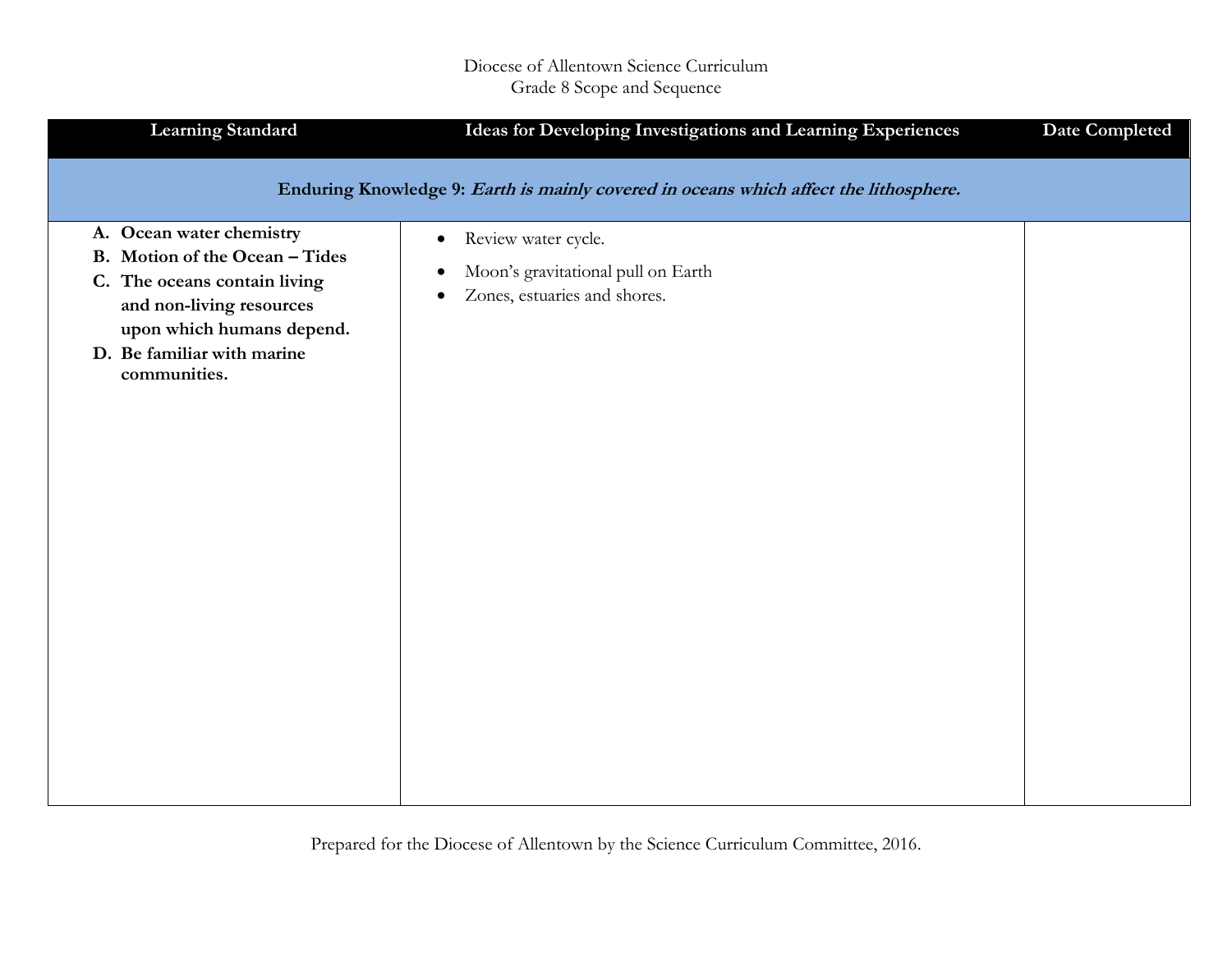| <b>Learning Standard</b>                                                                                                                                                                                                | Ideas for Developing Investigations and Learning Experiences                    | <b>Date Completed</b> |
|-------------------------------------------------------------------------------------------------------------------------------------------------------------------------------------------------------------------------|---------------------------------------------------------------------------------|-----------------------|
|                                                                                                                                                                                                                         | Enduring Knowledge 10: Fresh water makes up a small amount of Earth's surface.  |                       |
| A. Know that the amount of fresh<br>water located in rivers, lakes,<br>underground sources, and<br>glaciers is limited and that its<br>availability can be extended<br>by recycling and decreasing<br>the use of water. | lakes, ponds, rivers, streams, wetlands, marshes, swamps, and bogs<br>$\bullet$ |                       |
| B. Be familiar with aquatic or fresh<br>water communities.                                                                                                                                                              |                                                                                 |                       |
| C. Students should know the origin<br>of the water used by their local<br>communities.                                                                                                                                  |                                                                                 |                       |
| D. Know that water quality can be<br>measured and what indicators of<br>unsafe water are.                                                                                                                               |                                                                                 |                       |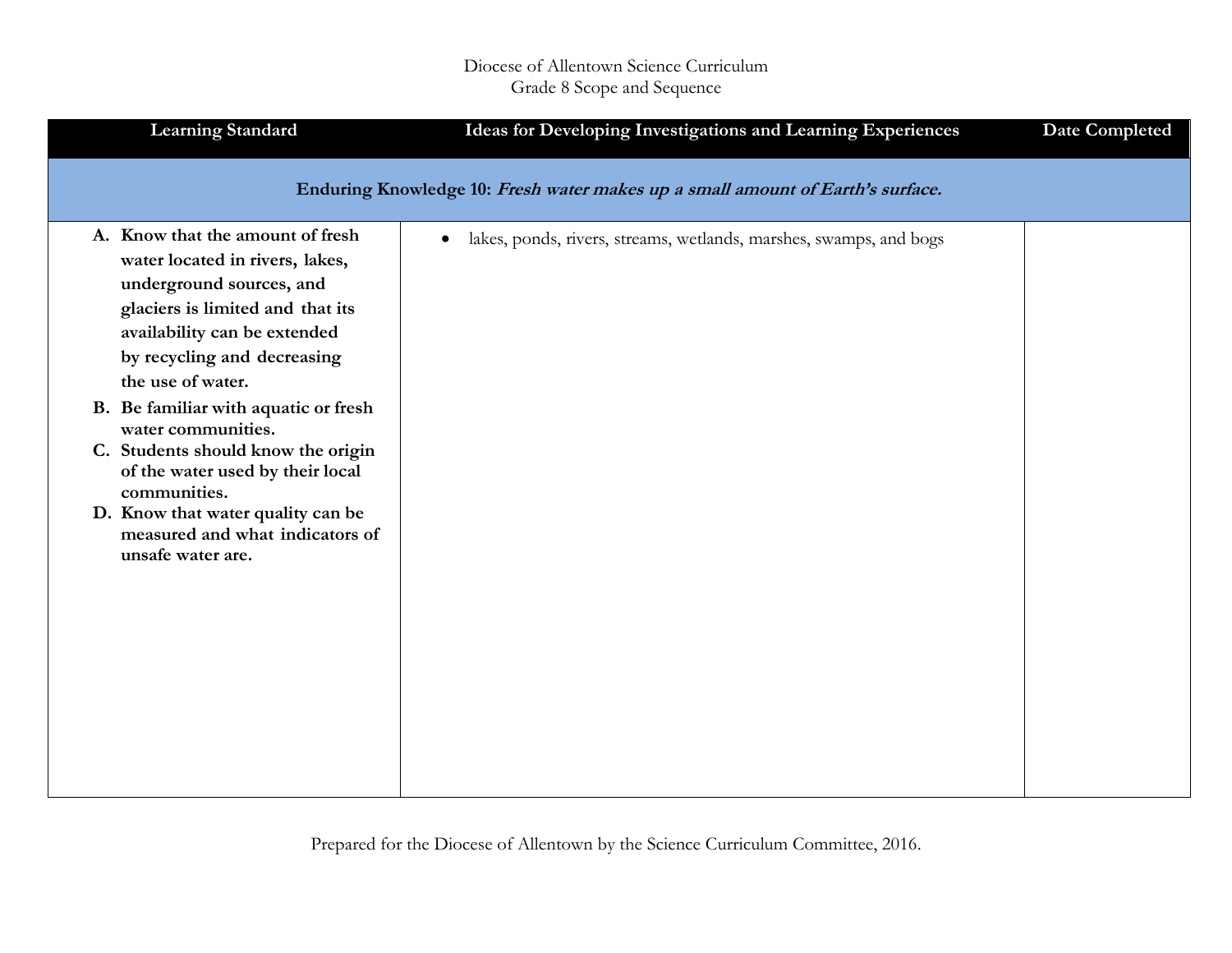| <b>Learning Standard</b>                                                                                                                                                                                 | Ideas for Developing Investigations and Learning Experiences                                                                                                                                                                                                                                                                                                                                                                                               | <b>Date Completed</b> |
|----------------------------------------------------------------------------------------------------------------------------------------------------------------------------------------------------------|------------------------------------------------------------------------------------------------------------------------------------------------------------------------------------------------------------------------------------------------------------------------------------------------------------------------------------------------------------------------------------------------------------------------------------------------------------|-----------------------|
|                                                                                                                                                                                                          | Enduring Knowledge 11: Earth's forces cause geologic events.                                                                                                                                                                                                                                                                                                                                                                                               |                       |
| A. Explain how the rock cycle,<br>plate tectonics, volcanoes,<br>and earthquakes impact the<br>lithosphere.<br>B. Predict the locations of<br>volcanoes, earthquakes, and<br>faults based on information | Review layers of Earth; cold, brittle lithosphere, hot,<br>$\bullet$<br>convecting mantle, and dense, metallic core.<br>Review rocks and mineral formation and how scientists identify different<br>$\bullet$<br>ones. Connect composition to the Periodic Table, i.e. the major elements<br>found in Earth's crust are oxygen, silicon, aluminum, and iron. The most<br>abundant group of minerals is the silicates, which contain silicon and<br>oxygen. |                       |
| contained in a variety of<br>maps.                                                                                                                                                                       | Review definitions of earthquakes, volcanoes, and plate<br>$\bullet$<br>movement type (convergent, divergent, and transformational).                                                                                                                                                                                                                                                                                                                       |                       |
| C. Know how to determine the<br>epicenter of an earthquake and<br>study impacts.                                                                                                                         | Examine the evidence supporting the theory of Plate Tectonics; derived<br>from the fit of continents, location of earthquakes, volcanoes and mid-<br>ocean ridge as well as the distribution of fossils, rock types, and ancient                                                                                                                                                                                                                           |                       |
| D. Understand that heat from<br>Earth's interior reaches the<br>surface through convection<br>primarily.                                                                                                 | climatic zones.<br>Use data that reinforces that lithospheric plates move at rates of<br>$\bullet$<br>centimeters per year in response to movements in mantle.<br>Research earthquakes and size with impact on a given environment.                                                                                                                                                                                                                        |                       |
| E. Know convection<br>currents distribute heat<br>in the atmosphere and<br>oceans.                                                                                                                       | Students build earthquake tables and test buildings for structure.<br>$\bullet$                                                                                                                                                                                                                                                                                                                                                                            |                       |
| F. Recognize that differences<br>between pressure, heat, air<br>movement, and humidity result in<br>changes in weather.                                                                                  |                                                                                                                                                                                                                                                                                                                                                                                                                                                            |                       |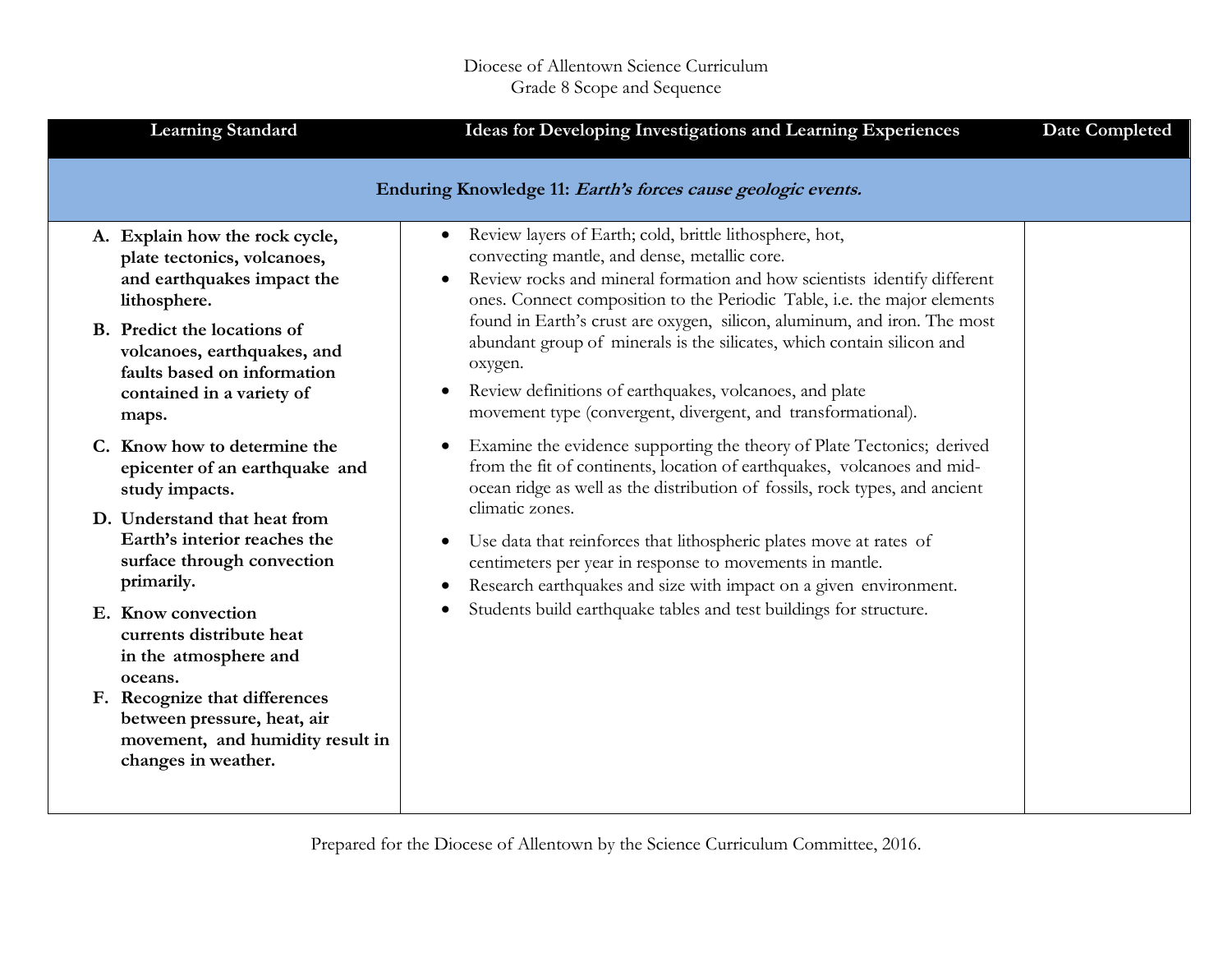| <b>Learning Standard</b>                                                                                                                                                                                                                                                                                                                                                                                                                                | Ideas for Developing Investigations and Learning Experiences                                                                                                                                                                                                                                                                                                                                                                                                                                                                                                                                                                                                                                                                                                                                                                                                                                                                                                                  | <b>Date Completed</b> |
|---------------------------------------------------------------------------------------------------------------------------------------------------------------------------------------------------------------------------------------------------------------------------------------------------------------------------------------------------------------------------------------------------------------------------------------------------------|-------------------------------------------------------------------------------------------------------------------------------------------------------------------------------------------------------------------------------------------------------------------------------------------------------------------------------------------------------------------------------------------------------------------------------------------------------------------------------------------------------------------------------------------------------------------------------------------------------------------------------------------------------------------------------------------------------------------------------------------------------------------------------------------------------------------------------------------------------------------------------------------------------------------------------------------------------------------------------|-----------------------|
|                                                                                                                                                                                                                                                                                                                                                                                                                                                         | Enduring Knowledge 12: There is a continuous changing of Earth's surface.                                                                                                                                                                                                                                                                                                                                                                                                                                                                                                                                                                                                                                                                                                                                                                                                                                                                                                     |                       |
| A. Understand mapping: scale<br>relates to actual distance; grid<br>systems are used to define<br>locations and directions on<br>maps, globes, and charts.<br>B. Understand that topography is<br>reshaped by the weathering of<br>rock and soil and by the<br>transport and deposition of<br>sediment.<br>C. Explain how natural actions<br>such as weathering, erosion<br>(wind, water and gravity), and<br>soil formation affect Earth's<br>surface. | Compare topographic maps of different scales; Read and interpret maps,<br>$\bullet$<br>including legends and lines (e.g., contour and isobar), Locate points and<br>directions on maps and globes, using latitude and longitude, Construct<br>profiles from topographic contours, Determine distance and elevation on<br>a map, Identify a hilltop, stream, and valley on a topographic map.<br>Practice reading topographic maps, air photos, and satellite images<br>relate to actual 3-D landforms.<br>Describe methods people use to reduce soil erosion.<br>Determine if landforms were created by processes of erosion (e.g.,<br>$\bullet$<br>wind, water, and/or ice) based on evidence in pictures, video, and/or<br>maps.<br>Evaluate the appropriateness of increasing the human population in a<br>$\bullet$<br>region (e.g., barrier islands, Pacific Northwest, Midwest United States)<br>based on the region's history of catastrophic events, such as volcanic |                       |
| D. Infer the relative age of rocks<br>and fossils from index fossils<br>and the ordering of the rock<br>layers.                                                                                                                                                                                                                                                                                                                                         | eruptions, earthquakes, and floods.<br>Explore local Lehigh County geological resources and topography.                                                                                                                                                                                                                                                                                                                                                                                                                                                                                                                                                                                                                                                                                                                                                                                                                                                                       |                       |
| E. Recognize the relationship<br>among the units-era, epoch,<br>and period-into which the<br>geologic time scale is<br>divided.                                                                                                                                                                                                                                                                                                                         |                                                                                                                                                                                                                                                                                                                                                                                                                                                                                                                                                                                                                                                                                                                                                                                                                                                                                                                                                                               |                       |
| F. Illustrate the vast diversity of life<br>that has been present on Earth<br>over time by using the geologic<br>time scale.                                                                                                                                                                                                                                                                                                                            |                                                                                                                                                                                                                                                                                                                                                                                                                                                                                                                                                                                                                                                                                                                                                                                                                                                                                                                                                                               |                       |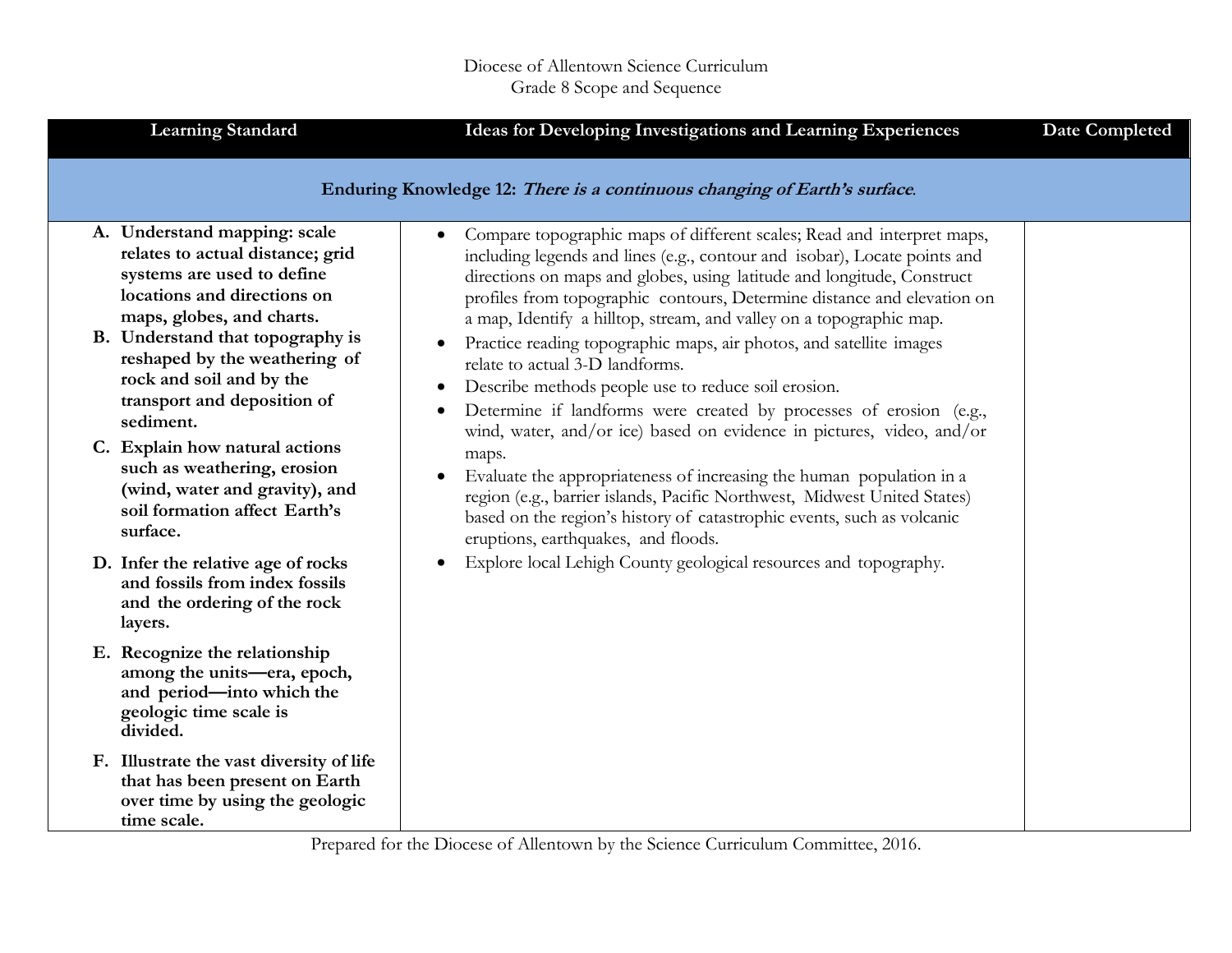| G. Explain the probability of and<br>preparation for geo- hazards such<br>as landslides, avalanches, |  |
|------------------------------------------------------------------------------------------------------|--|
| earthquakes, and volcanoes in a<br>particular area based on available<br>data.                       |  |
|                                                                                                      |  |
|                                                                                                      |  |
|                                                                                                      |  |
|                                                                                                      |  |
|                                                                                                      |  |
|                                                                                                      |  |
|                                                                                                      |  |
|                                                                                                      |  |
|                                                                                                      |  |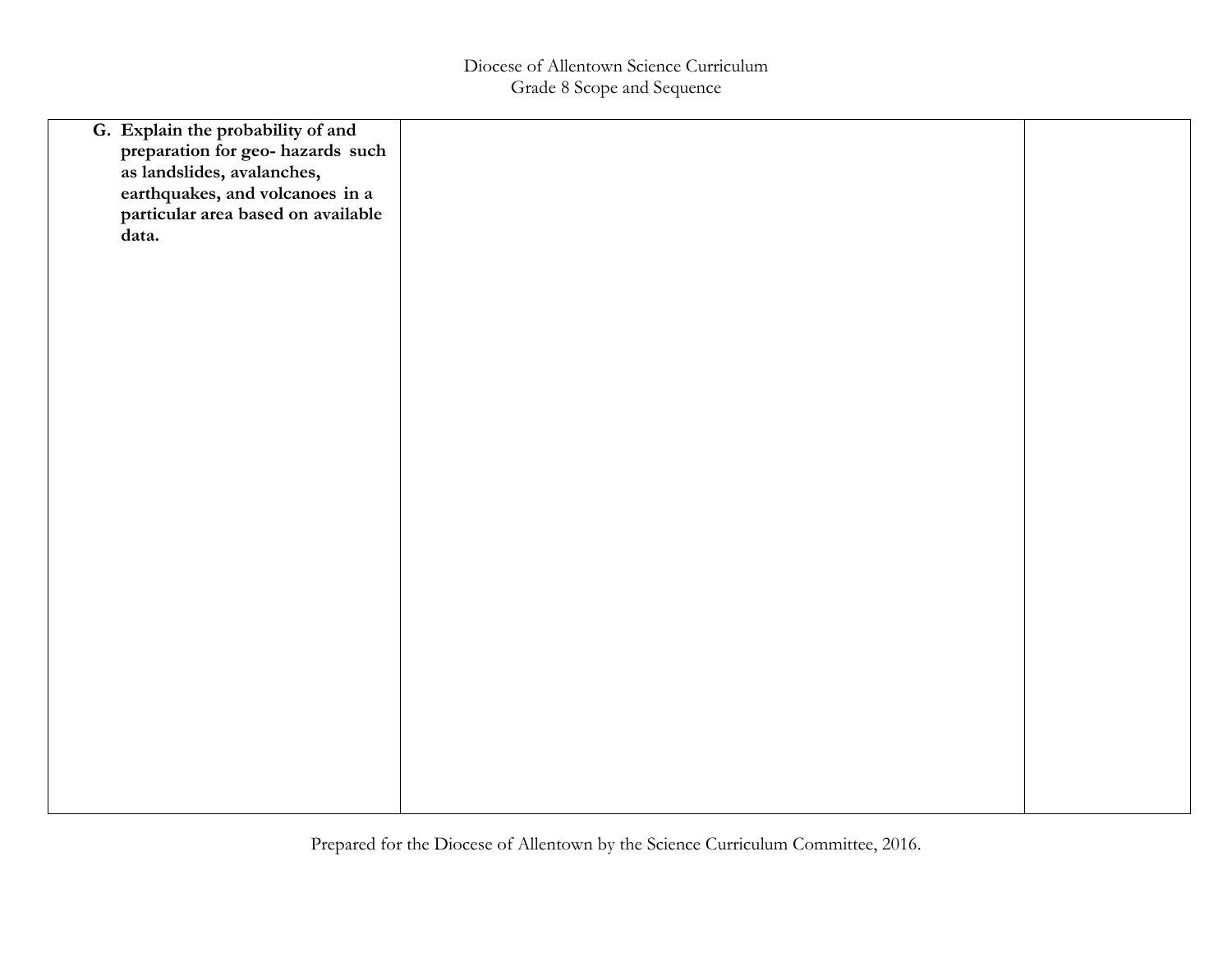| <b>Learning Standard</b>                                                                                                                                                                                          | Ideas for Developing Investigations and Learning Experiences                                                                                                                                                                                                                                                          | <b>Date Completed</b> |
|-------------------------------------------------------------------------------------------------------------------------------------------------------------------------------------------------------------------|-----------------------------------------------------------------------------------------------------------------------------------------------------------------------------------------------------------------------------------------------------------------------------------------------------------------------|-----------------------|
|                                                                                                                                                                                                                   | Enduring Knowledge 13: The Sun is the primary source of Earth's energy.                                                                                                                                                                                                                                               |                       |
| A. Review the motions of Earth<br>and the moon and the effects<br>of these motions as they orbit<br>the sun (including day, year,<br>phases of the Moon, eclipses,<br>and tides).<br>B. Know the sun is the major | Review Earth-sun weather relationship.<br>$\bullet$<br>Make models to demonstrate size and scale between Earth and sun.<br>Explore the electromagnetic spectrum.<br>Define various kinds of radiation and review radioactive isotopes.<br>Calculate mass and rate of nuclear fusion and annual radiation<br>$\bullet$ |                       |
| source of energy for phenomena<br>on Earth's surface; it powers<br>wind, ocean currents, and the<br>water cycle.                                                                                                  | exposure.<br>Explore how the surface features of the sun may affect Earth.                                                                                                                                                                                                                                            |                       |
| C. Understand that solar<br>energy reaches Earth<br>through radiation;<br>mostly as visible light.                                                                                                                |                                                                                                                                                                                                                                                                                                                       |                       |
| D. Connect the conversion of<br>light energy to chemical<br>energy in organisms<br>(producers and consumers)<br>that make up biomes.                                                                              |                                                                                                                                                                                                                                                                                                                       |                       |
| E. Understand the relative sizes<br>and distances between the<br>sun and Earth.                                                                                                                                   |                                                                                                                                                                                                                                                                                                                       |                       |
| F. Recognize that there are layers<br>of the sun including fusion in<br>the core.                                                                                                                                 |                                                                                                                                                                                                                                                                                                                       |                       |
| G. Summarize the characteristics                                                                                                                                                                                  |                                                                                                                                                                                                                                                                                                                       |                       |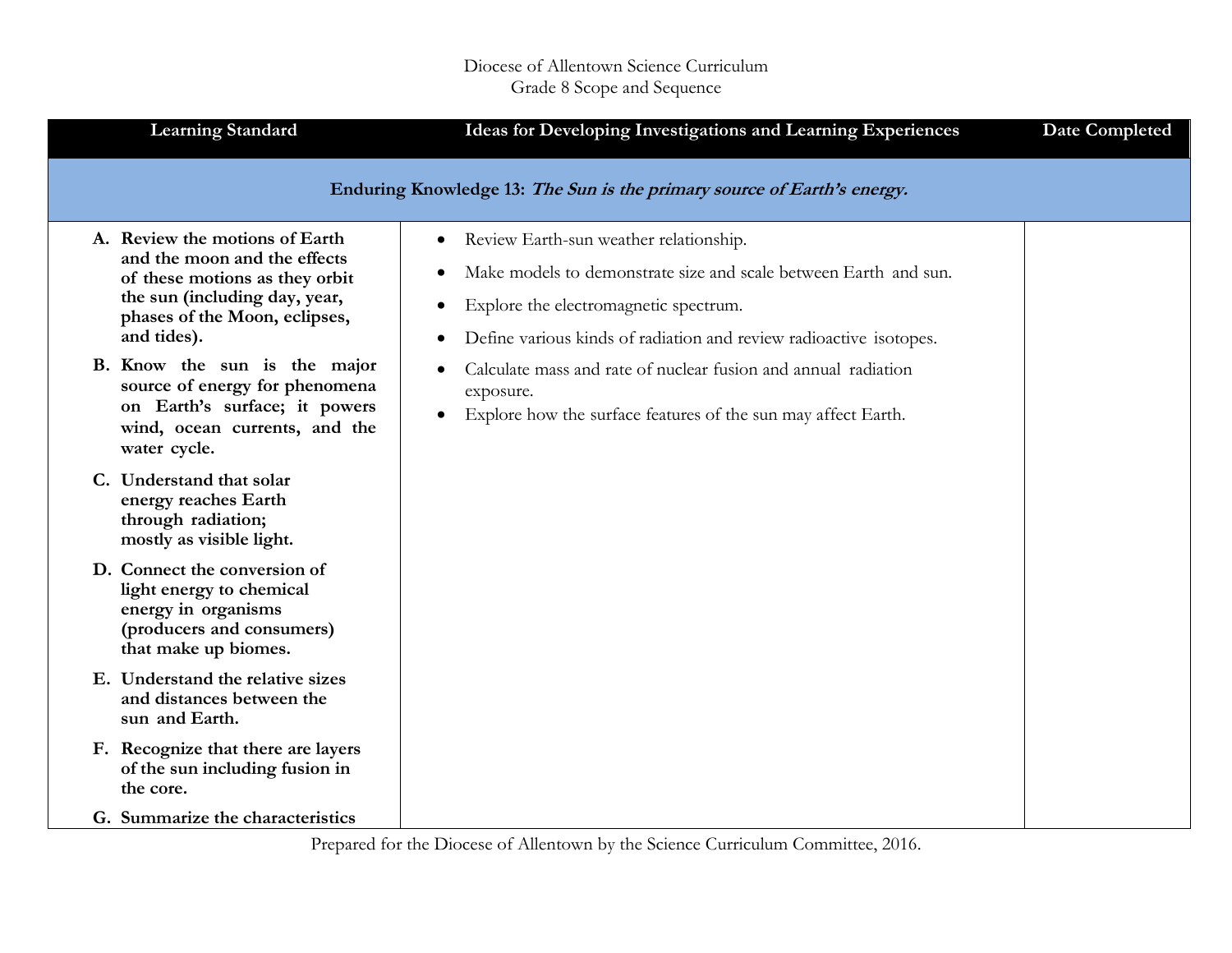| of the surface features of the<br>sun: photosphere, corona,<br>sunspots, prominences, and<br>solar flares.<br>H. Identify the sun as the only star<br>and basis of our solar system. |  |
|--------------------------------------------------------------------------------------------------------------------------------------------------------------------------------------|--|
|                                                                                                                                                                                      |  |
|                                                                                                                                                                                      |  |
|                                                                                                                                                                                      |  |
|                                                                                                                                                                                      |  |
|                                                                                                                                                                                      |  |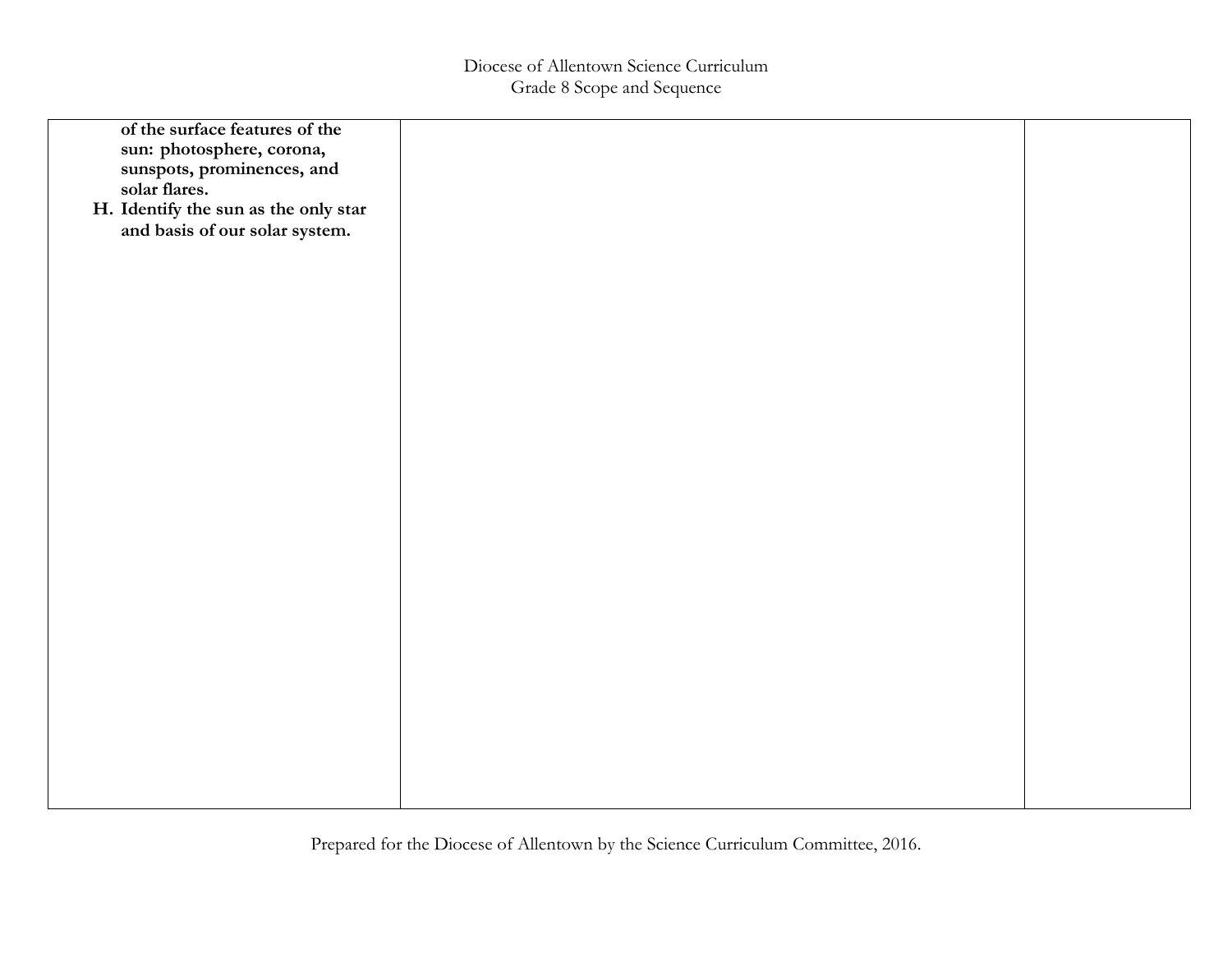## Diocese of Allentown Science Curriculum Grade 8 Scope and Sequence

| <b>Learning Standard</b>                                                                                                                                                                                                                      | Ideas for Developing Investigations and Learning Experiences                                 | <b>Date Completed</b> |
|-----------------------------------------------------------------------------------------------------------------------------------------------------------------------------------------------------------------------------------------------|----------------------------------------------------------------------------------------------|-----------------------|
|                                                                                                                                                                                                                                               | Enduring Knowledge 14: Stars can differ in type and cycle.                                   |                       |
| A. The life cycle of a star                                                                                                                                                                                                                   | Investigate red shift/blue shift, light year, astronomical units, and parallax.<br>$\bullet$ |                       |
| B. Know the stages and types of<br>stars.<br>C. Calculate the distance<br>measurement unit (light year)<br>needed to identify star and galaxy<br>locations.<br>D. Patterns of motion, frame of<br>reference, position, direction and<br>speed |                                                                                              |                       |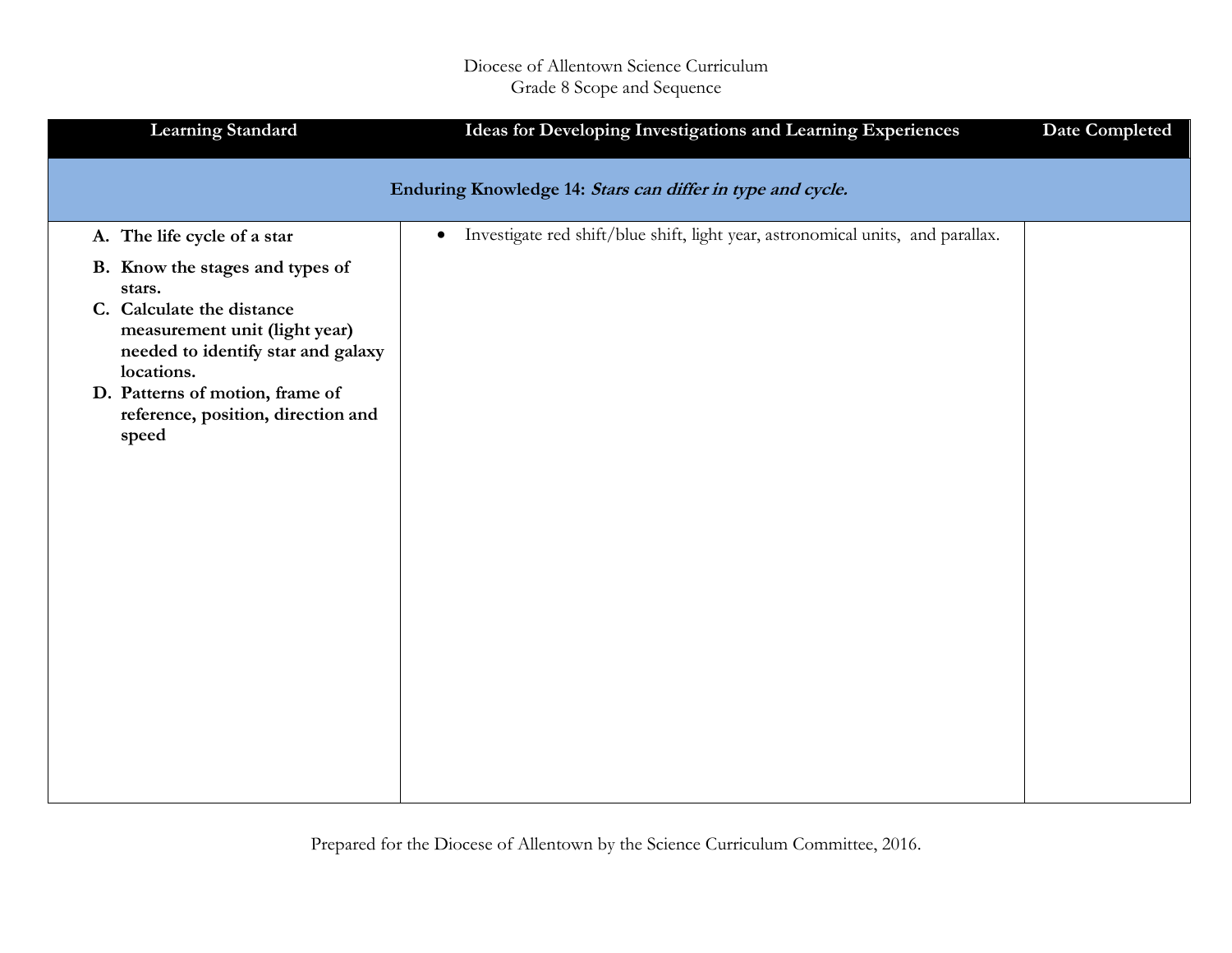| <b>Learning Standard</b>                                                                                                                                                                        | Ideas for Developing Investigations and Learning Experiences                                            | <b>Date Completed</b> |
|-------------------------------------------------------------------------------------------------------------------------------------------------------------------------------------------------|---------------------------------------------------------------------------------------------------------|-----------------------|
|                                                                                                                                                                                                 | Enduring Knowledge 15: Earth is one part of a dynamic universe which include Solar Systems and Galaxies |                       |
| A. Classification of objects in the<br>solar system and galaxy<br>include the sun, planets,<br>moons, comets, asteroids,<br>stars, and quasars.                                                 | Make a scale model of the solar system.<br>$\bullet$<br>Make a comet using dry ice.                     |                       |
| B. Summarize the characteristics<br>and movements of objects in<br>the solar system (including<br>planets, moons, asteroids,<br>comets, and meteors).                                           |                                                                                                         |                       |
| C. The solar system consists of<br>many types of celestial<br>bodies: two types of planets,<br>compositions, and bodies<br>such as comets.                                                      |                                                                                                         |                       |
| D. Recognize how gravitational<br>forces are influenced by<br>mass and distance.                                                                                                                |                                                                                                         |                       |
| E. Compare the purposes of the<br>tools and the technology that<br>scientists use to study space<br>(including various types of<br>telescopes, satellites, space<br>probes, and spectroscopes). |                                                                                                         |                       |
| F. Many people contributed to the<br>study of space. Telescopes,<br>probes, satellites and other                                                                                                |                                                                                                         |                       |